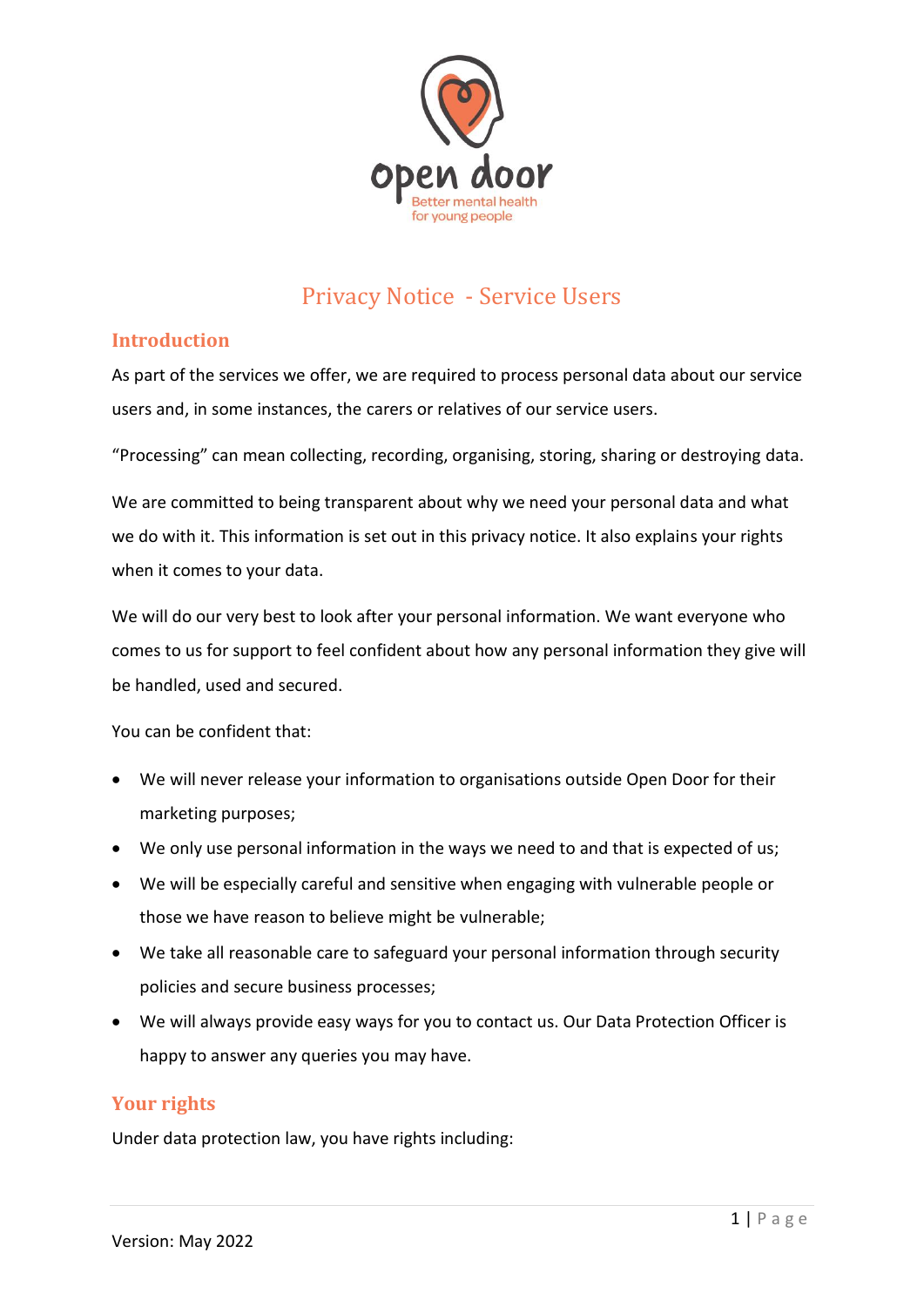

- **Your right of access** You have the right to request a copy of all of the data we keep about you. Generally, we will not charge for this service;
- **Your right to rectification** You have the right to ask us to correct any data we have which you believe to be inaccurate or incomplete. You can also request that we restrict all processing of your data while we consider your rectification request;
- **Your right to erasure** You have the right to ask that we erase any of your personal data which is no longer necessary for the purpose we originally collected it for. We retain our data in line with the Information Governance Alliance's guidelines. Please note that the right of erasure may not apply to clinical records.
- **Your right to restriction of processing** You may also request that we restrict processing if we no longer require your personal data for the purpose we originally collected it for, but you do not wish for it to be erased.
- **Your right to object to processing** If we are processing your data as part of our legitimate interests as an organisation or in order to complete a task in the public interest, you have the right to object to that processing. We will restrict all processing of this data while we look into your objection.

If you make any of the above requests, we may ask you to provide proof of identity. This is to make sure that data is not shared with the wrong person inappropriately. We will always respond to your request as soon as possible and at the latest within one month. You are not required to pay any charge for exercising your rights.

Please contact us at [dataprotection@opendooronline.org](mailto:dataprotectionofficer@opendooronline.org) if you wish to make a request. If you would like to complain about how we have dealt with your request, please contact: Information Commissioner's Office, Wycliffe House, Water Lane, Wilmslow, Cheshire, SK9 5AF [\(https://ico.org.uk/global/contact-us/](https://ico.org.uk/global/contact-us/) )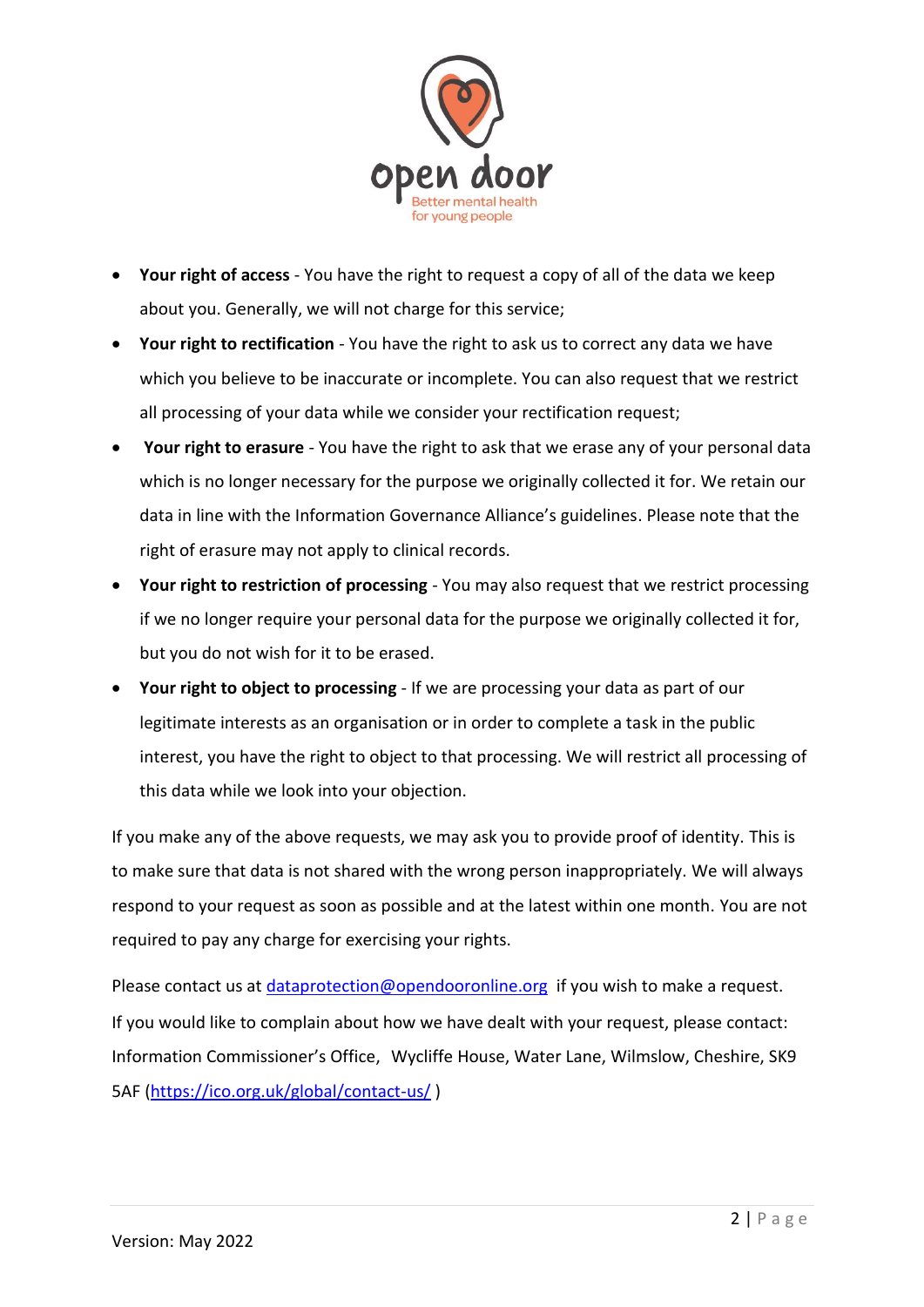

# **Processing of Service User Data**

### **1. How we collect personal information about you**

We may collect personal information from you when you interact with Open Door. There are many occasions when this could happen, for example: if you enquire about our activities, refer/make a referral to us, during treatment, if you make a donation to us, if you choose to provide us with optional feedback, or otherwise provide us with personal information. We may collect this information over the phone, via our website, through the post, or in person.

# **2. What information do we collect?**

So that we can provide a safe and professional service, we need to keep certain records about you. We may process the following types of data under Article 6.1(c) of the General Data Protection Regulation:

• Your basic details and contact information e.g. your name, address, date of birth, postal address, telephone number;

We also collect the following data, which is classified as "special category", under Article 9.2(h) of the General Data Protection Regulation:

- Health and social care data about you, which might include both your physical and mental health data;
- We may process data about your race, ethnicity, sexual orientation, disability, or religion/spiritual/philosophical beliefs. Where this data is collected via survey rather than during the course of treatment, it will not be processed onwards unless in deidentified form. This means in a format where your identity and privacy are protected.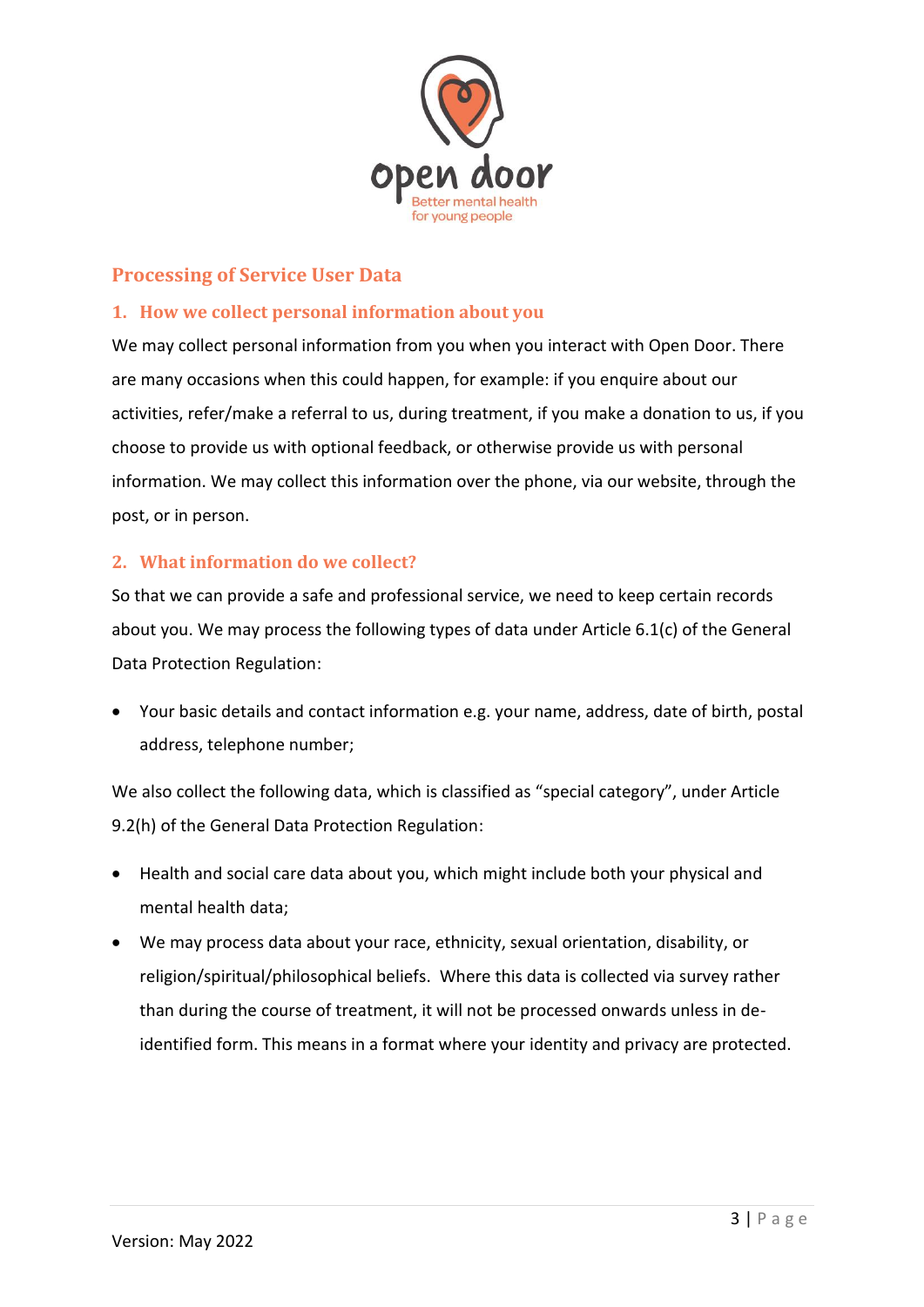

#### **3. How do we use personal information?**

We may use your personal information to:

- Provide you with the important advice and support you've asked us for;
- Provide or administer activities relating to all our services: updating you with important administrative messages, to help us identify you when you contact us, and help us to properly maintain our records;
- Improve your experience with us. We may use your information to enhance the service that our staff provide and improve our information and communication.

#### **A special note about the Special Category Information we hold**

We only use this information for the purposes of dealing with your enquiry, treatment provision, training, and quality monitoring or evaluating the services we provide. We will not pass on your details to anyone else without your knowledge except in exceptional circumstances.

If you provide us with any such information by telephone, email or by other means, we will treat the information with extra care and always in accordance with this Privacy Policy.

Your personal information and details of the enquiries received are stored on a secure database. They will be kept for the duration of your treatment. For adult service users, data will be kept for 8 years after the end of treatment; for under 18s, records will be kept until the age of 25 (or until the age of 26 if the young person is aged 17 when treatment ends). If this information is kept for longer, in exceptional circumstances, we will inform you of this.

#### **4. Who sees your personal information?**

The personal information we collect about you will be used by our staff and approved volunteers in Open Door so that they can support you. In exceptional circumstances (not routinely unless with consent) and to the best of our ability with the knowledge of the individual/s concerned, we may share information with your GP/health service/parent/guardian.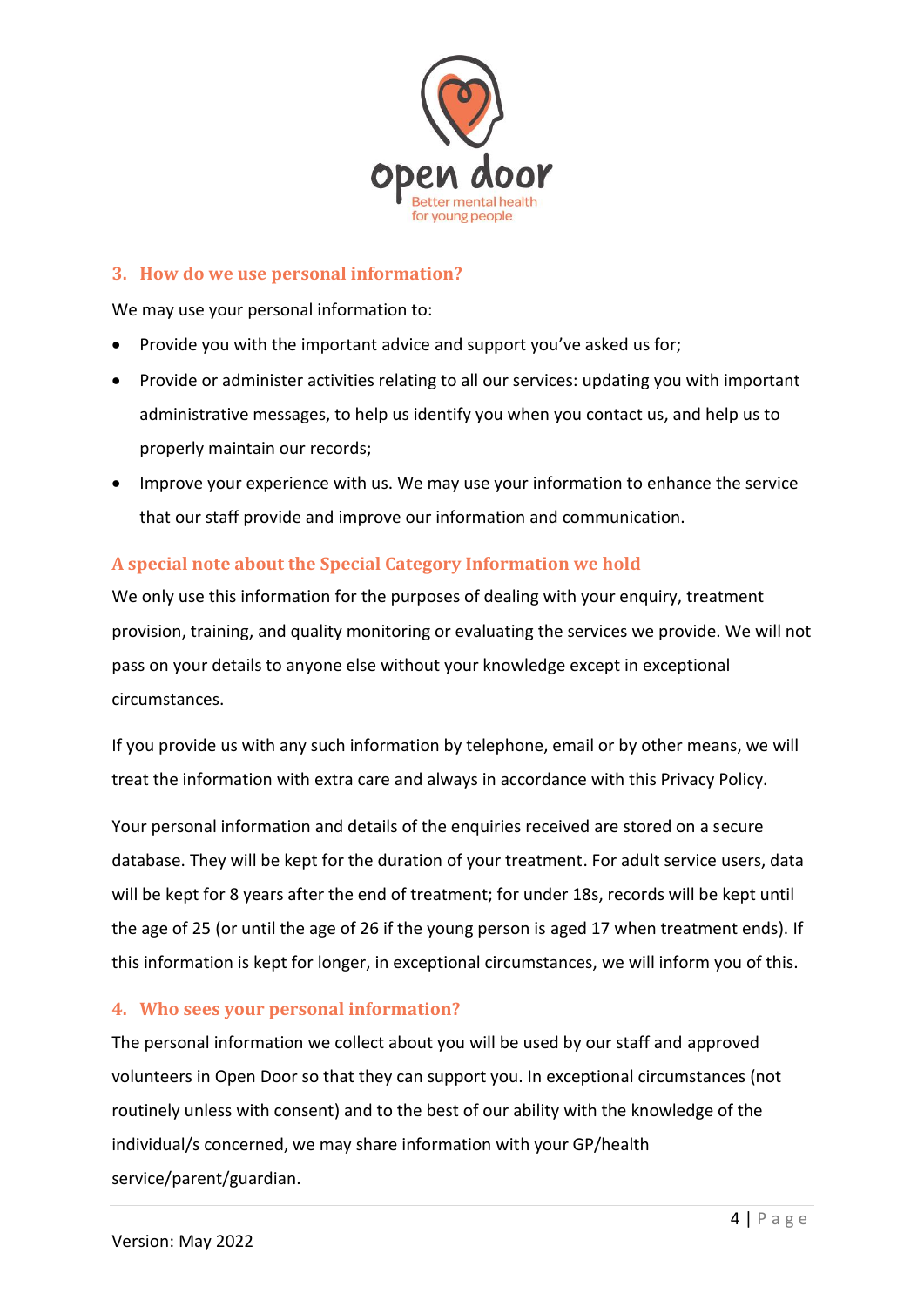

We will never sell or share your personal information with organisations so that they can contact you for any marketing activities.

We may share data with the NHS or other healthcare partners but this will always be in a de-identified format. De-identified clinical care data may be re-used, including through linkage with other data sources, for the purpose of data analysis and reporting.

# **5. Your Information Security**

We take the security of your personal information extremely seriously.

We've implemented appropriate physical, technical, and organisational measures to protect the personal information we have under our control, both on and off-line, from improper access, use, alteration, destruction, or loss.

We only keep your personal information for as long as is reasonable and necessary, which may be to fulfil statutory obligations. Paper records which are due for deletion will be destroyed using a company which provides a certificate of secure destruction.

# **6. Your communication with our Open Door team**

Your communication with our team (including by telephone or email) may be monitored for training, quality control and compliance purposes to ensure that we continuously improve our customer service standards.

# **7. How to access your personal information**

Under the Data Protection Act 2018, you have the right to see all electronic and paper information held about you, free of charge If you would like to access your records, you will need to complete a Subject Access Request (SAR) Form and return it to the Data Protection Officer. We will respond to you within 1 month of us receiving your request.